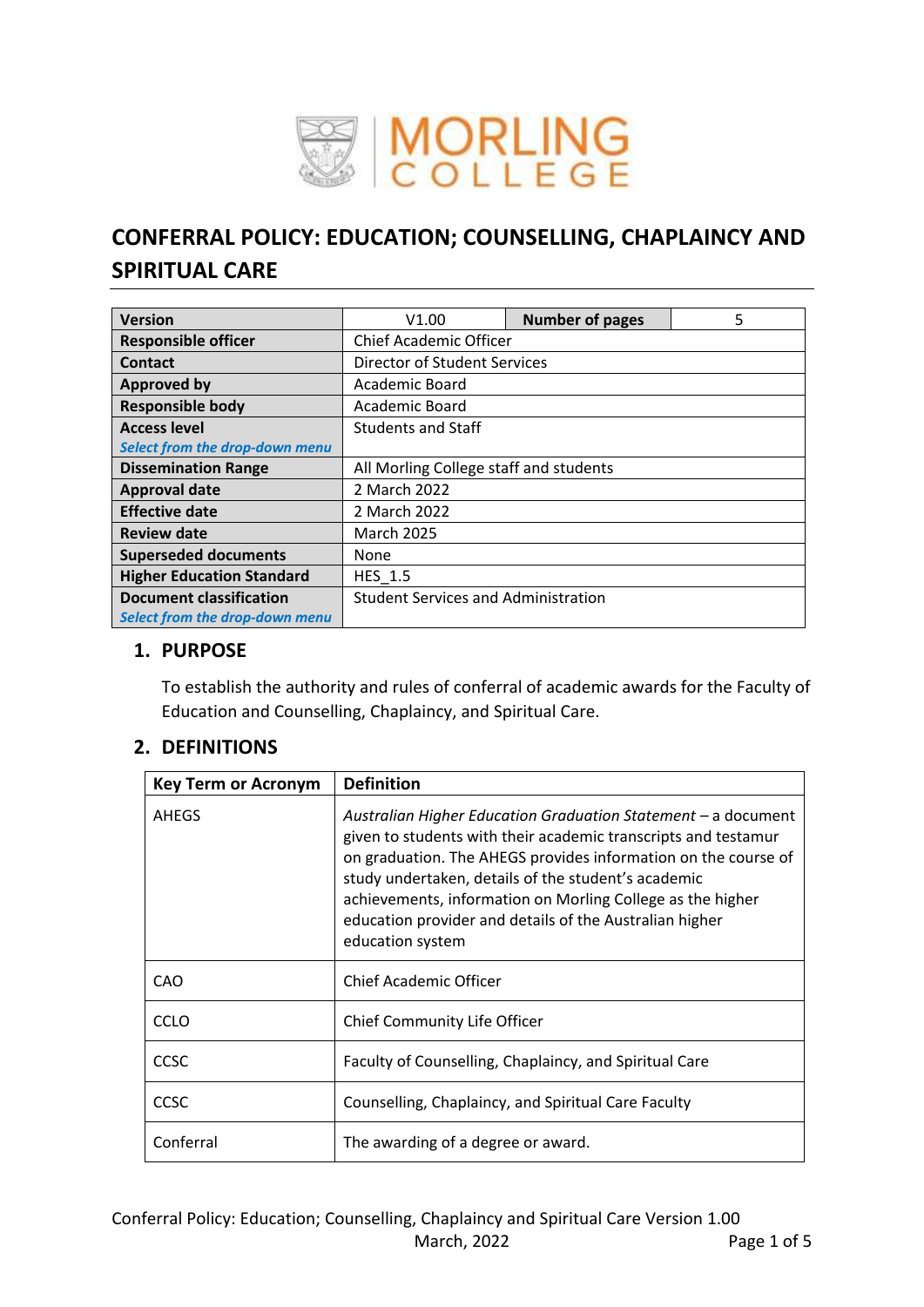| Dean of CCSC                  | Dean of the Counselling, Chaplaincy, and Spiritual Care Faculty                                                                                                                                                                 |  |  |
|-------------------------------|---------------------------------------------------------------------------------------------------------------------------------------------------------------------------------------------------------------------------------|--|--|
| Dean of EDU                   | Dean of the Education Faculty                                                                                                                                                                                                   |  |  |
| <b>DSS</b>                    | Director of Student Services                                                                                                                                                                                                    |  |  |
| EDU                           | <b>Faculty of Education</b>                                                                                                                                                                                                     |  |  |
| EDU                           | Education                                                                                                                                                                                                                       |  |  |
| Leadership Team               | Morling College Leadership Team, which comprises the Principal,<br>the Chief Academic Officer, the Chief Administrative Officer, the<br>Chief Community Life Officer and the Chief Operating Officer, or<br>future composition. |  |  |
| Principal                     | <b>Principal of Morling College</b>                                                                                                                                                                                             |  |  |
| Senior staff member           | For the purposes of this policy a senior staff member is defined<br>as the Principal, the Chief Academic Officer, the Director of<br>Student Services, a Dean of a faculty, or interim appointees to<br>these positions.        |  |  |
| Surrender of<br>Documentation | When a student is required to present or send specified physical<br>documents for destruction                                                                                                                                   |  |  |
| Testamur                      | An official Morling College certification document that confirms<br>a qualification has been awarded to an individual.                                                                                                          |  |  |
| Transcript                    | The official Morling College record of all learning leading to an<br>Australian Qualifications Framework (AQF) qualification or an<br>accredited unit in which a student is enrolled.                                           |  |  |

# **3. SCOPE**

This policy applies to all students who are currently enrolled in an award in the Faculty of Education (EDU) or the Faculty of Counselling, Chaplaincy and Spiritual Care (CCSC), and to all applicants with prior study with these faculties.

# **4. POLICY STATEMENT**

Morling College will confer awards, and provide evidence of study, in accordance with the Australian Qualification Framework and the Higher Education Standards Framework, under the authority of the MC Board of Directors and its delegations to the Academic Board and the Director of Student Services.

This policy is in accordance with the Academic Board Terms of Reference and its delegated responsibility for conferring the academic awards of Morling College.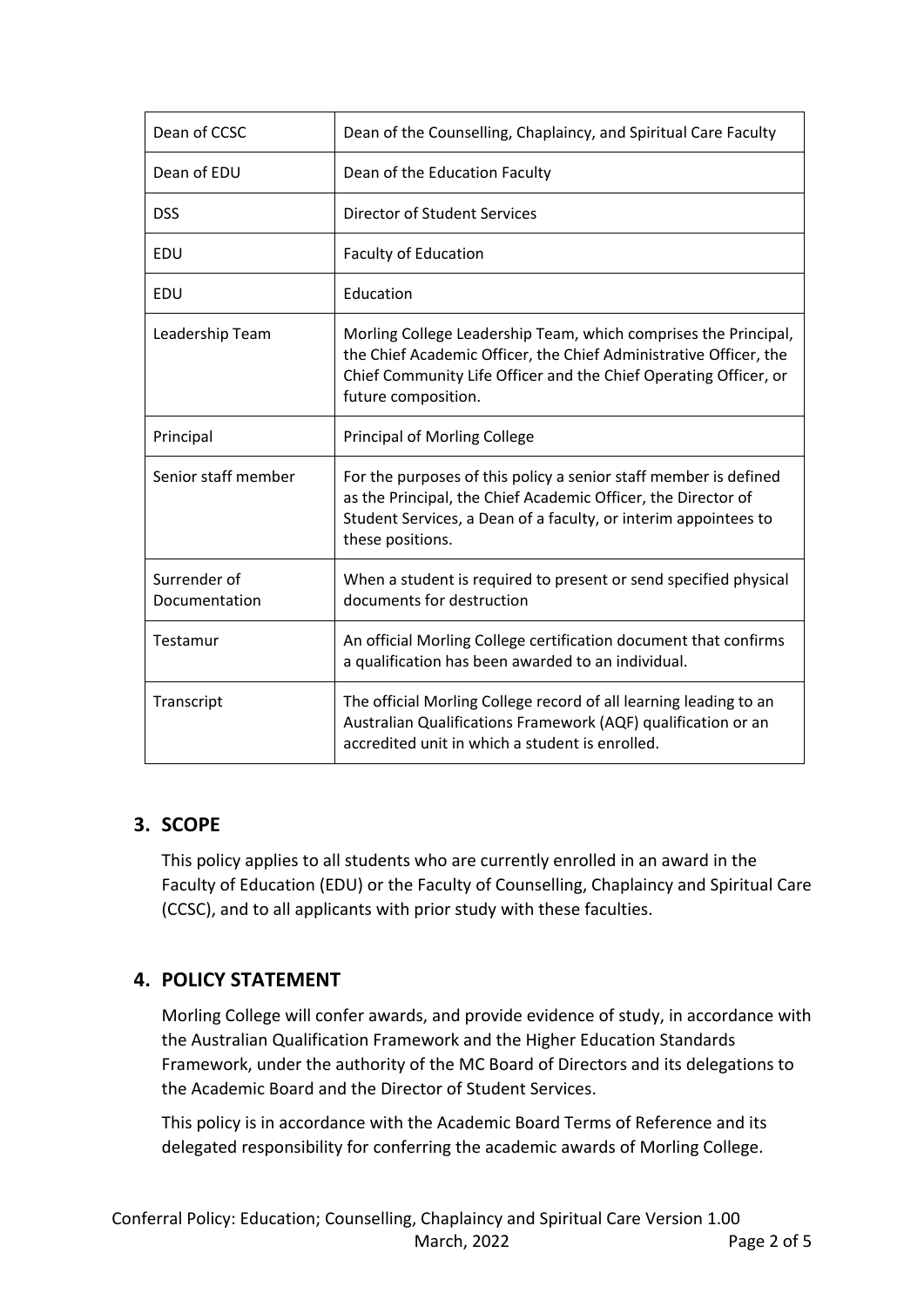# **5. PRINCIPLES**

#### *5.1 Eligibility for an award*

- 5.1.1 Upon successfully completing all requirements of a course of study which leads to an award, under the authority of the MC Board, the Academic Board of Morling College will confer the qualification. A student may not choose to delay the conferral of their qualification to complete further units after completing the requirements of the award.
- 5.1.2 Tuition fees for all units of study must be paid as part of the requirements of a course of study. If there is an outstanding debt relating to the tuition fees of a student's course, the award will not be conferred as not all requirements of a course have been completed.

#### *5.2 Chair of Academic Board conferring awards on behalf of the Academic Board*

- 5.2.1 In accordance with the Academic Board Terms of Reference, the Chair of the Academic Board is authorised to confer any academic award in EDU or CSCC, on behalf of the Academic Board.
- 5.2.2 In order to minimize the number of awards conferred by the Chair of the Academic Board, requests to confer academic awards may be made by the DSS, the Dean of EDU and the Dean of CCSC or their representative only when deemed necessary.
- 5.2.3 Where the DSS, the Dean of EDU or CCSC or their representative request that the Chair of the Academic Board confer an academic award, the reason for the conferral of the award will be stated.
- 5.2.4 Where the Chair of the Academic Board confers awards, these are to be reported for noting at the next meeting of the Academic Board.

## *5.3 Exit Qualifications*

- 5.3.1 Students enrolled in a course who wish to discontinue their studies and who have completed the requirements of another qualifications (such as a nested award) may apply for early exit by requesting their units to be transferred to another course. For example, a Master of Counselling student who wishes to discontinue their studies may request for an early exit by transferring units to the Graduate Certificate of Counselling. If the student has met the course requirement of the new course, section 5.1 applies, and the award will be conferred.
- 5.3.2 Students enrolled in a course who do not wish to discontinue their studies but wish to be conferred with another qualification (such as a nested award) are not permitted to apply for early exit while remaining enrolled in their primary course. Under exceptional circumstances (such as a student requiring conferral of a qualification for urgent visa situations), the CAO or DSS may approve the transfer for the purpose of conferring a nested award.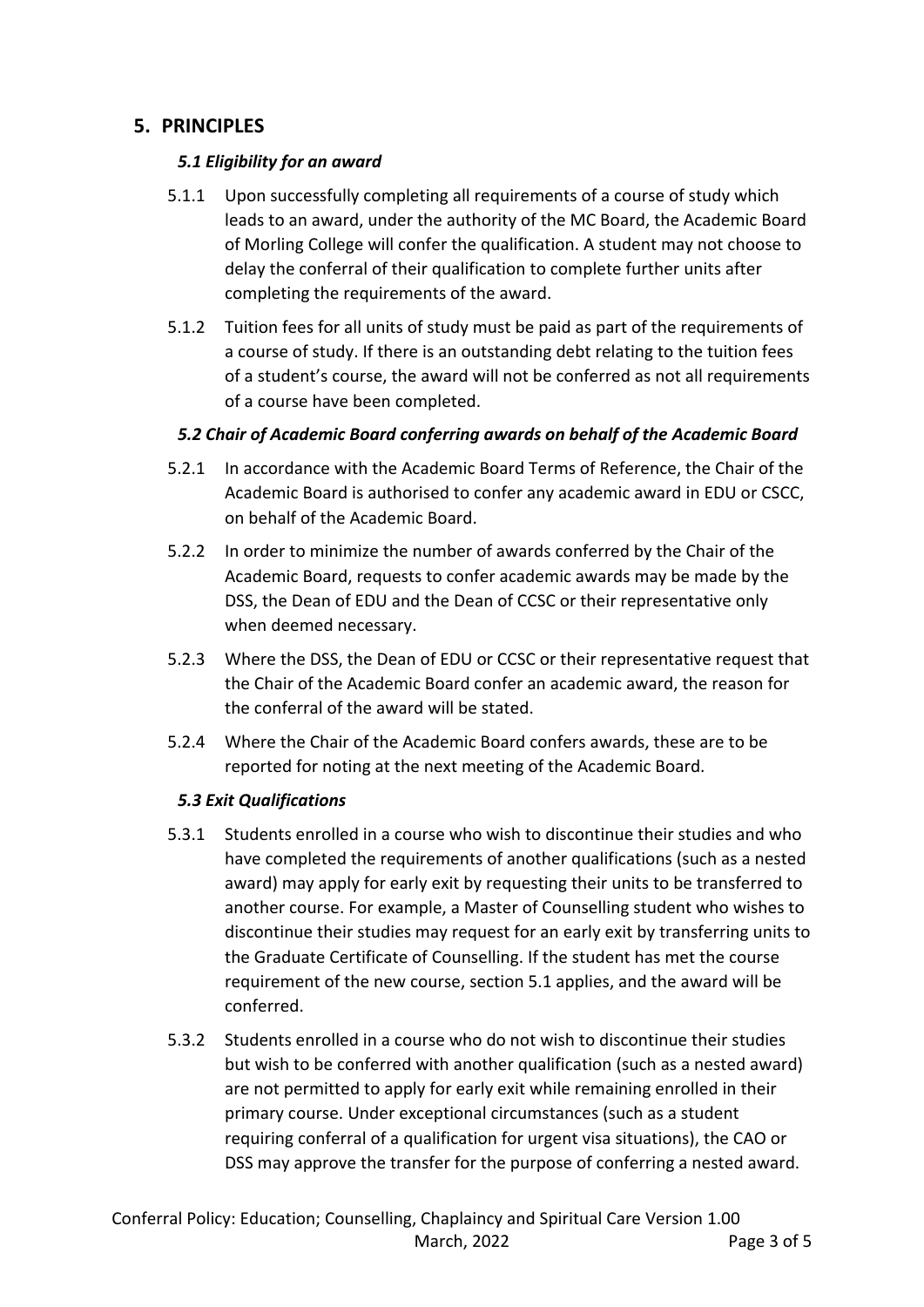#### *5.4 The use of the Morling certifying seal/embossing tool*

- 5.4.1 The certifying seal is to be embossed logo of Morling College and is not limited to graduates. It is to be used when certifying student records or other relevant documents.
- 5.4.2 The certifying seal is to the embossed onto seals which are placed on each testamur. The testamur wording references the appearances of the seal of Morling College. A testamur without the embossed seal is not certified or valid.
- 5.4.3 A certified transcript is one with an original signature from a senior staff member of Morling College, and the certifying seal embossed over the signature.
- 5.4.4 If issued, an AHEGS should be certified in the same manner described for the transcript.
- 5.4.5 The certifying seal can be used for other purposes deemed necessary for certification if approved by a senior staff member at Morling College.
- 5.4.6 Re-issued or additional certified documents for students are subject to the payment of fees to the Morling College office, determined annually by the Principal and Leadership Team and published in the Handbooks.

#### *5.5 Morling College lists of graduates*

- 5.5.1 Morling College maintains a list of graduates. It is not a published document.
- 5.5.2 The annual list of graduates will be approved for conferral each year by the Academic Board, in order that the prizes and conferred awards are presented and awarded at the presentation ceremonies where appropriate.

#### *5.6 Surrender of documentations*

- 5.6.1 There is no requirement for students to surrender graduation documents for destruction in cases where students wish to transfer to articulate to a higher award and seek to transfer credit from a conferred qualification into the higher award. An example of this is a Graduate Certificate of Counselling articulating to a Master of Counselling.
- 5.6.2 Graduates who wish to transfer to a different qualification other than articulating to a higher course will be required to surrender their graduation documents for destruction.

#### *Fees for this service*

- 5.8.10 There are to be no fees charged by Morling College for implementing this policy, other than re-issued or additional certified documentations for students. Each graduate will be issued one set of certified documentations free of charge upon conferral.
- 5.8.11 If students require Morling College to re-issue or provide additional certified